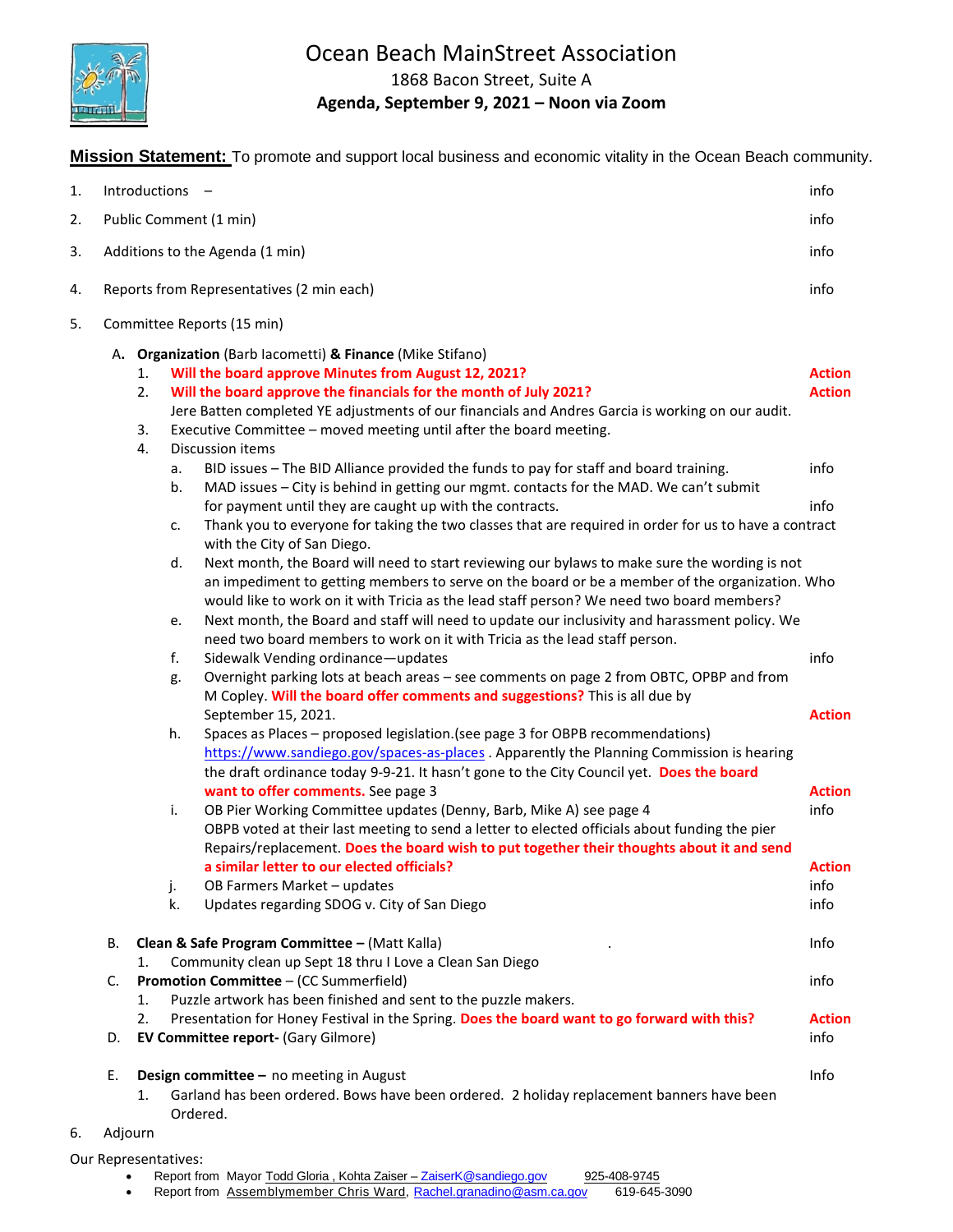- Report from, State Senator Toni Atkins Jason Weisz [Jason.Weisz@sen.ca.gov](mailto:Jason.Weisz@sen.ca.gov) 619-645-3133
- Report from Council District 2, Dr. Jen Campbell Teddy Martinez[, tmartinez@sandiego.gov](mailto:tmartinez@sandiego.gov) 619-236-7351 619-235-5281
- Report from Sean Karafin a[t skarafin@sandiego.gov](mailto:skarafin@sandiego.gov)
- Report from OB Town Council Scott Grace, [sgrace@gracelawpc.com](mailto:sgrace@gracelawpc.com)
- Report from Supervisor Nathan Fletcher Emily Wier, [Emily.Wier@sdcounty.ca.gov](mailto:Emily.Wier@sdcounty.ca.gov) Community Representative 619 531-5544 -also Aaron Burgess, [Aaron.burgess@sdcounty.ca.gov](mailto:Aaron.burgess@sdcounty.ca.gov)

#### **THIS INFORMATION IS AVAILABLE IN ALTERNATIVE FORMATS UPON REQUEST.**

To request an alternative format, or to request a sign language or oral interpreter for the meeting, please contact the Meeting Coordinator at least five (5) working days before the meeting at (858) 273-3303 to ensure availability. Assistive Listening Devices (ALDs) are available for the meeting upon request.

### **PARKING LOT CLOSURES .** . . additional information

Our board originally voted for closures from 3am to 5am at the pier and lifeguard lot. Please review what the other local organizations have voted on and see if we have consensus going forward. *Thanks, Denny*

Hi all,

I feel I should have spoken up a bit more for my bubble over here by the lifeguard lot and Saratoga Park... I strongly believe that the lifeguard lot should close at midnight along with Dog Beach lot. When thinking a bit more about it, there's nothing in two blocks of here that is open after 10pm; even the nearest liquor store closes at 9pm on Abbott.

Vans and RV's start to roll in around 10-11pm on Tuesdays and on Wednesdays this lot is fully inundated with parties stretching til early morning hours with a complete mess for anyone to wake up to on Thursdays. It's realistically a three day event every week at this lot.

The pier lot has more spaces, lighting and is closer proximity to the businesses that are open after midnight, so that seems like the lot to place the work force in.

hoping we can agree to recommend this in the letter.

\_\_\_\_\_\_\_\_\_\_\_\_\_\_\_\_\_\_\_\_\_\_\_\_\_\_\_\_\_\_\_\_\_\_\_\_\_\_\_\_\_\_\_

Thank you :)

**Michael Copley** Cell: 858-472-2834 CalBRE Lic# 01708639

#### From Andrea Schlageter, Chair OBPB - after the 9-1 planning board meeting:

The Ocean Beach Planning Group supports the following parking requirements In the ob beach lots

DB/NB: gated closure with gates to be closed between 12-5 am no daytime hour or time restrictions in this lot LG: gated closure with gates to be closed between 12-5 am, during the hours that it's open you can only park for 4 hours parking. restriction whether vehicle is occupied or unoccupied will end at 6pm, to be waived for special events with proper permitting

Pier: closed between 2-5am, no gate, during daytime hours 4 hours parking restriction whether vehicle is occupied or unoccupied will end at 6pm, to be waived for special events with proper permitting. Fishing spots to remain as existing.

Restriction whether vehicle is occupied or unoccupied will end at 6pm, to be waived for special events with proper permitting

Two other things came out of the meeting as well:

1. We have a letter supporting the funding distributed by the pier be immediately budgeted for engineering of a new pier

2. We made recommendations for the spaces as places code amendments

If you would like more info on either let me know. I will be sending the pier letter around to the working group later today.

Best, Andrea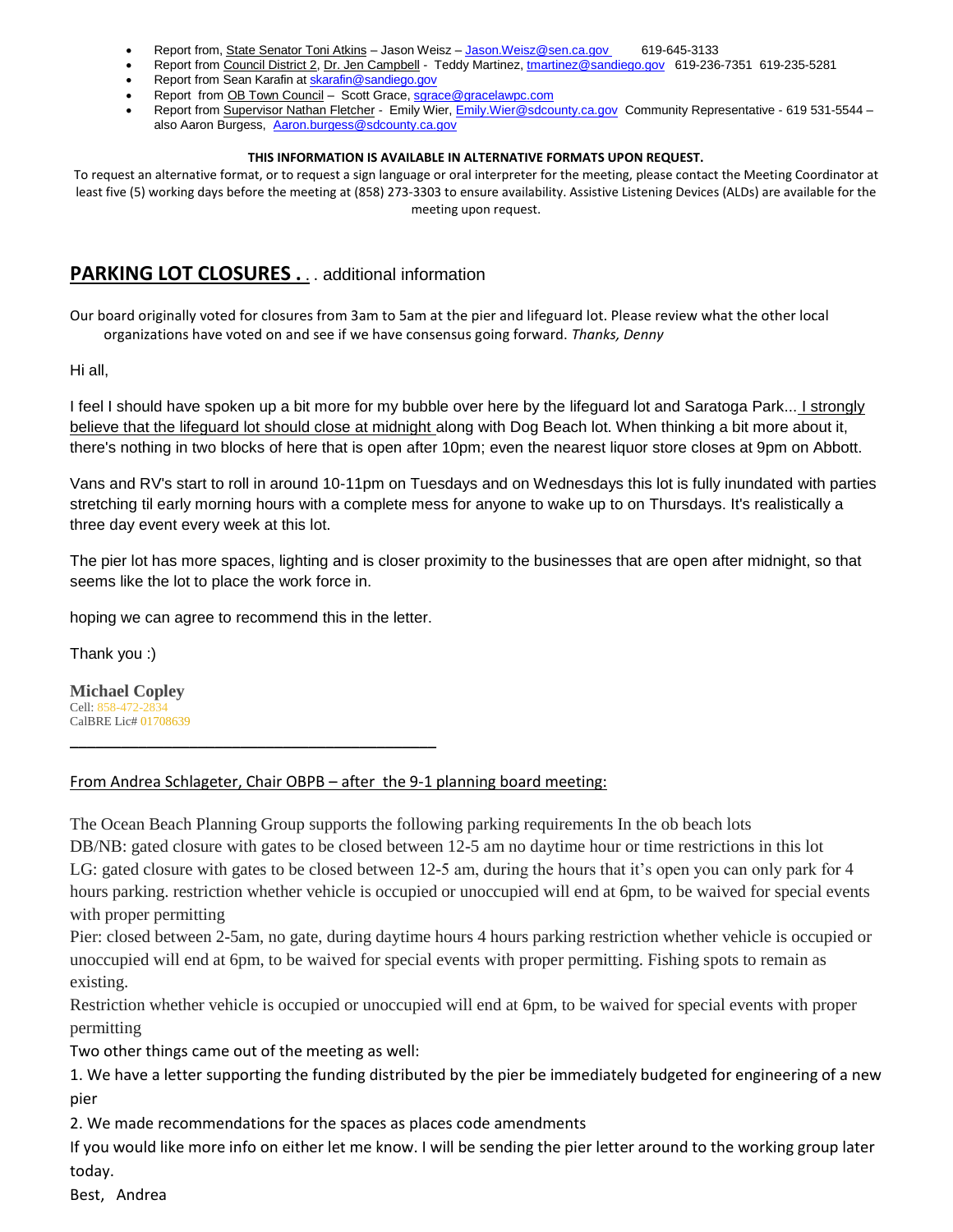# **SPACES AS PLACES**

*Please review this draft ordinance link below and vote to propose changes, accept it as is, or not vote! Denny*

<https://www.sandiego.gov/spaces-as-places>

These questions I thought of:

How will this impact the work of the MAD contractors who work for OBMA in terms of working around the streetaries?

Is the MAD Mgmt team (that would be OBMA) notified if a property owner/business owner is asking for a permit from the city to put a streetary or seating area within the MAD boundaries and BID boundaries (which are different in OB)?

Will the MAD (OBMA) be indemnified by the holder of the space just as the City is indemnified?

What impact does this have on the PROW Permits that OBMA oversees and issues?

Will PROW Permits still be required if merchants want to put out street furniture, displays, tables & chairs, products, signs?

Once these rules are finalized, what entity will be overseeing the use of public space and making the businesses compliant?

*From Andrea Schlageter, Chair OBPB:*

*\_\_\_\_\_\_\_\_\_\_\_\_\_\_\_\_\_\_\_\_\_\_\_\_\_\_\_\_\_\_\_\_\_\_\_\_\_\_\_\_*

Our main concern was about how much parking is being taken up by the "streetaries" that sit empty for most of the day as well as the safety of the diners.

- \* Structures must be sufficiently robust to protect from vehicles
- \* Minimum 8' clearance on sidewalk/walkway for Newport between abbott and Sunset.

\* Not to exceed 50% of store frontage or 25' whichever is greater.

\* Businesses that have been closed for more than 30 days, should have the streetaries to be removed.

- Businesses must serve the public between 12pm-2am
- No streetaries on Bacon St as it's a bicycle boulevard

\_\_\_\_\_\_\_\_\_\_\_\_\_\_\_\_\_\_\_\_\_\_\_\_\_\_\_\_\_\_\_\_\_\_\_\_\_\_\_\_\_\_\_\_

Businesses must be operable and serve the public for four hours between 12am and 2pm

- Andrea